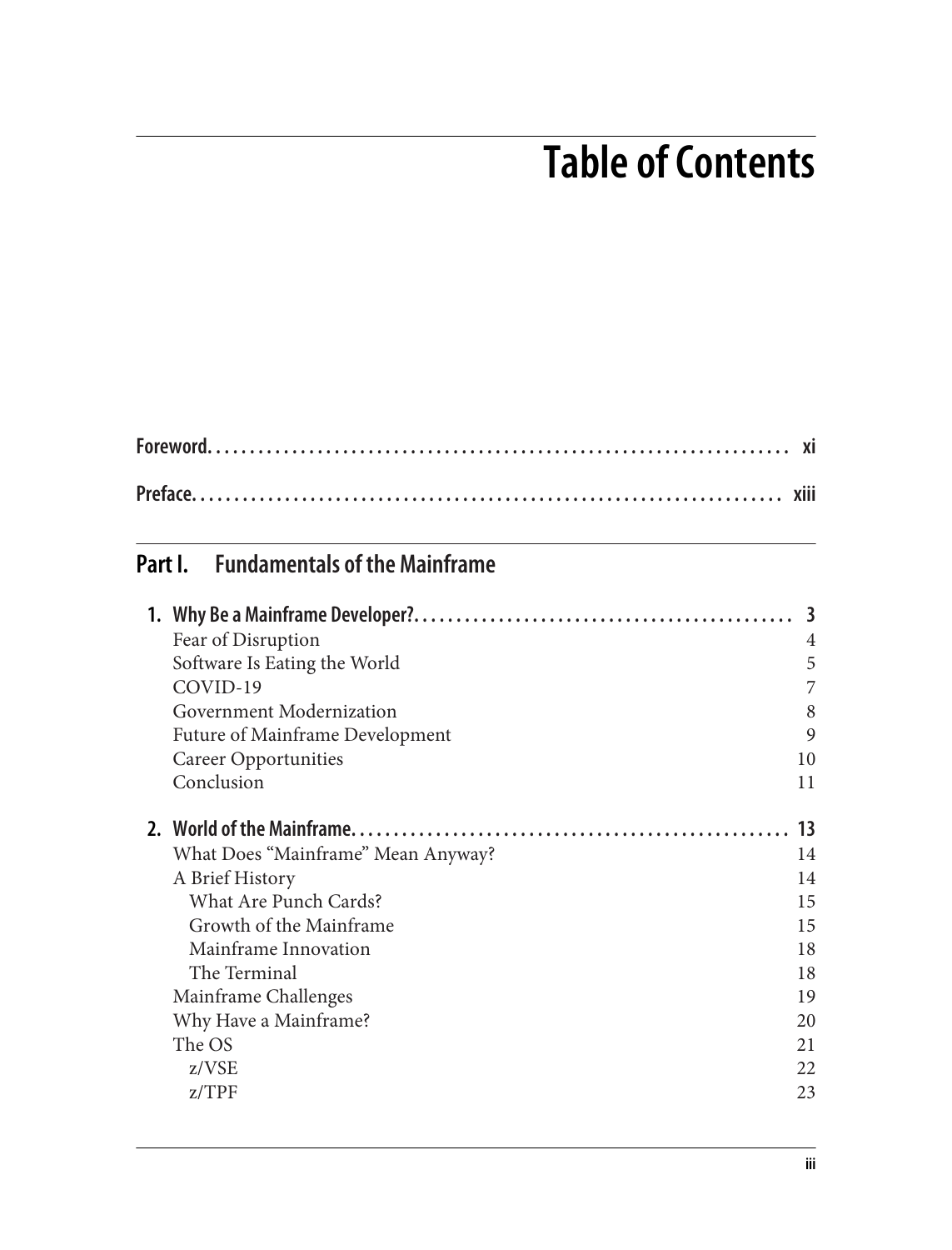| z/VM                                    | 23 |
|-----------------------------------------|----|
| Linux                                   | 23 |
| <b>KVM</b>                              | 24 |
| Processor Architecture                  | 24 |
| <b>LPAR</b>                             | 24 |
| <b>Disks</b>                            | 25 |
| Batch and Online Transaction Processing | 26 |
| Mainframe Trends                        | 27 |
| The Mainframe "Shop"                    | 27 |
| Conclusion                              | 28 |
|                                         | 29 |
| Accessing a Mainframe                   | 29 |
| <b>TSO</b>                              | 32 |
| <b>ISPF</b>                             | 32 |
| Datasets                                | 34 |
| Main Types of Datasets                  | 35 |
| Sequential File                         | 35 |
| <b>Partitioned Dataset</b>              | 35 |
| Virtual Storage Access Method           | 36 |
| Catalogs                                | 37 |
| <b>ISPF</b> and Datasets                | 38 |
| Creating a File with ISPF               | 40 |
| System Display and Search Facility      | 44 |
| Job Control Language                    | 46 |
| Unix System Services                    | 48 |
| Mainframe Tools                         | 48 |
| Modern IDEs                             | 49 |
| IBM Developer for z/OS                  | 49 |
| <b>BMC Compuware Topaz Workbench</b>    | 50 |
| Che4z                                   | 50 |
| Visual Studio Code                      | 51 |
| Standardizing on Visual Studio          | 56 |
| Simple IDEs                             | 57 |
| Web-Based Editors                       | 57 |
| <b>Development Process</b>              | 58 |
| Conclusion                              | 59 |
|                                         | 61 |
| COBOL's Background, in Brief            | 61 |
| <b>COBOL Versions</b>                   | 62 |
| Why Use COBOL?                          | 63 |
|                                         |    |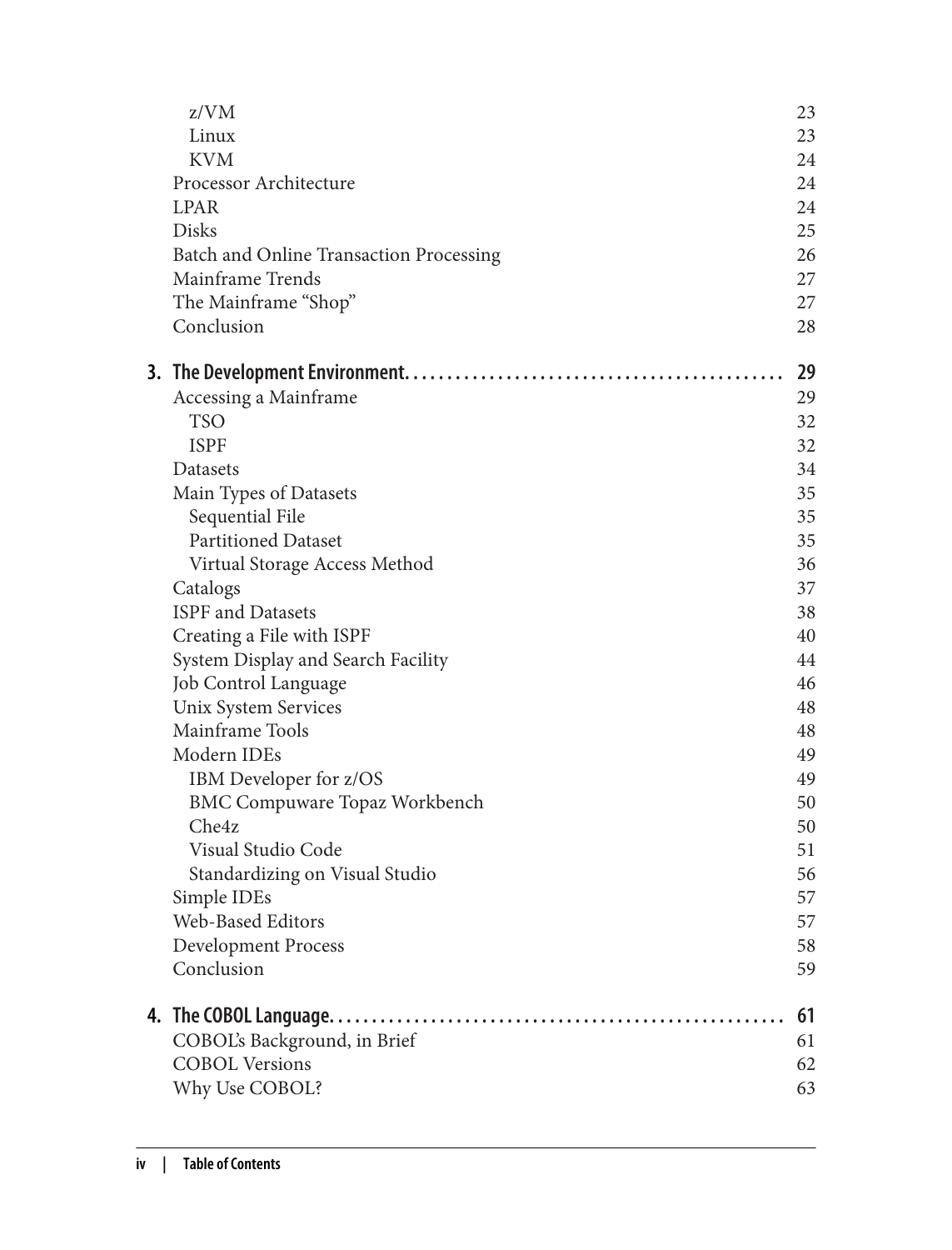| <b>COBOL Program Structure: Columns</b>     | 64         |
|---------------------------------------------|------------|
| <b>COBOL Program Structure: Divisions</b>   | 65         |
| <b>IDENTIFICATION DIVISION</b>              | 66         |
| ENVIRONMENT DIVISION                        | 66         |
| <b>DATA DIVISION</b>                        | 67         |
| PROCEDURE DIVISION                          | 73         |
| Conclusion                                  | 88         |
|                                             | 89         |
| Records and Files                           | 89         |
| Sequential File                             | 90         |
| File Errors                                 | 94         |
| WRITE to a File                             | 95         |
| JCL for File-Handling Programs              | 96         |
| <b>Inventory Update Program</b>             | 98         |
| File with Multiple Records                  | 102        |
| Variable-Length Records                     | 104        |
| <b>Indexed Files</b>                        | 106        |
| Updating an Indexed File                    | 108        |
| <b>VSAM Files</b>                           | 110        |
| Conclusion                                  | 113        |
|                                             |            |
|                                             | 115        |
| Introduction to Tables                      | 115        |
| Tables and Reading Files                    | 118        |
| <b>Multilevel Tables</b>                    | 120        |
| Indexes                                     | 124        |
| Searching a Table                           | 124        |
| <b>Binary Search</b>                        | 128        |
| Reports                                     | 129        |
| The PROCEDURE DIVISION for Reports          | 132        |
| Testing a Report                            | 132        |
| <b>Reporting Tools</b>                      | 133        |
| Working with Characters and Strings         | 134        |
| <b>STRING</b>                               | 136        |
| <b>UNSTRING</b>                             | 137        |
| <b>INSPECT</b>                              | 139        |
| Conclusion                                  | 140        |
|                                             | 141        |
| What Language to Use?<br>Assembler Language | 141<br>142 |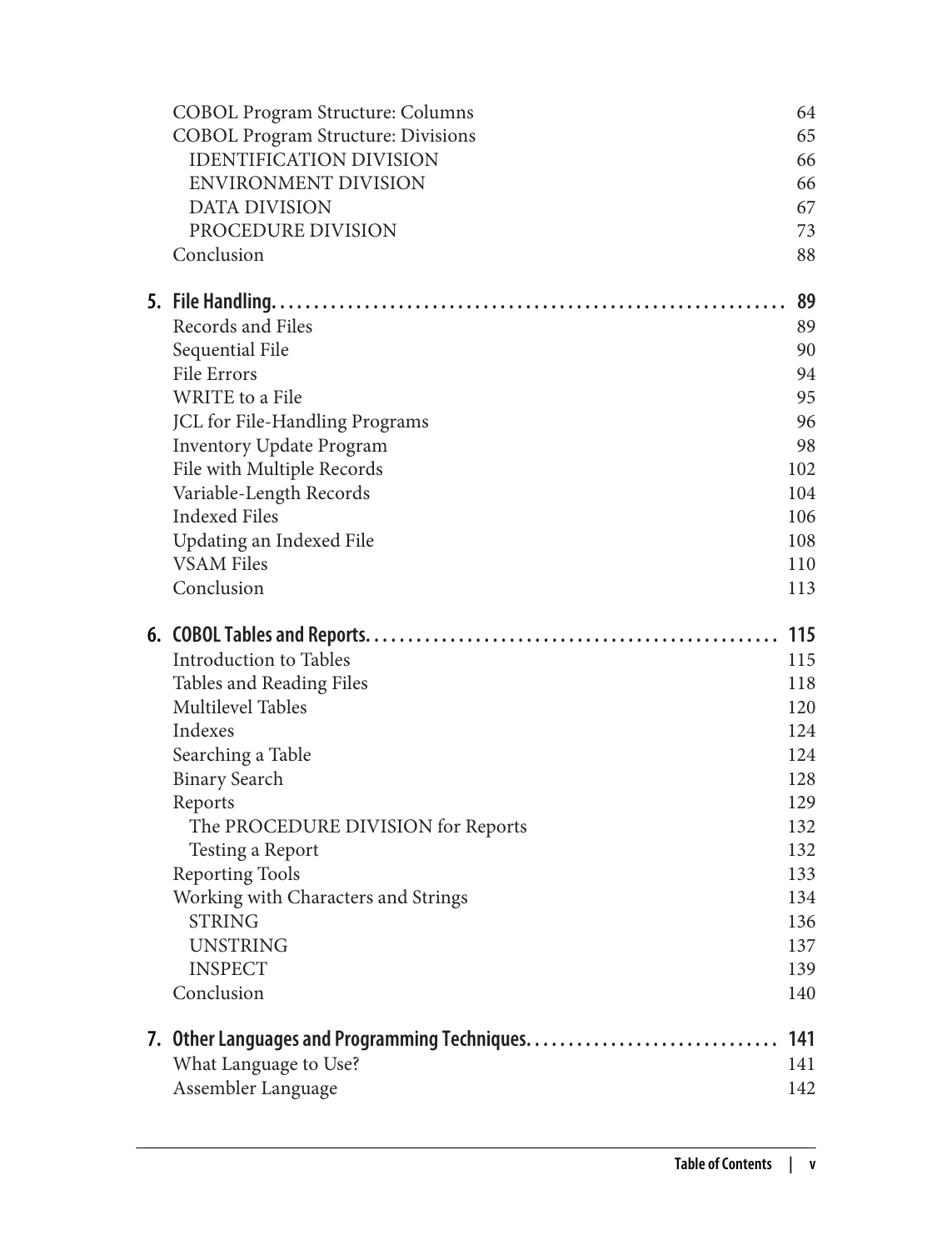|    | Memory                                     | 143 |
|----|--------------------------------------------|-----|
|    | Registers                                  | 145 |
|    | <b>Base Displacement Addressing</b>        | 146 |
|    | Sample Assembler Language Code             | 147 |
|    | Java                                       | 147 |
|    | $C$ and $C++$                              | 148 |
|    | PL/I                                       | 149 |
|    | CLIST and REXX                             | 150 |
|    | <b>REXX Variables</b>                      | 151 |
|    | <b>REXX Comparisons</b>                    | 152 |
|    | <b>Control Structures</b>                  | 153 |
|    | <b>Calling Functions</b>                   | 155 |
|    | Arrays                                     | 157 |
|    | Object-Oriented COBOL                      | 158 |
|    | Programming Techniques                     | 158 |
|    | Copy Member                                | 159 |
|    | Subprograms                                | 160 |
|    | Conclusion                                 | 161 |
|    |                                            |     |
| 8. |                                            | 163 |
|    | <b>Information Management System</b>       | 163 |
|    | <b>IMS Database Manager</b>                | 165 |
|    | <b>IMS Transaction Manager</b>             | 167 |
|    | <b>IMS</b> Services and Tools              | 168 |
|    | <b>IMS Programming Language</b>            | 170 |
|    | Db2 and the Relational Database            | 173 |
|    | <b>Benefits of Relational Databases</b>    | 175 |
|    | Using Db <sub>2</sub>                      | 176 |
|    | <b>Structured Query Language</b>           | 178 |
|    | Joins                                      | 180 |
|    | Database Administrator                     | 181 |
|    | Application Development with Db2           | 182 |
|    | Db2 Ecosystem                              | 184 |
|    | <b>Customer Information Control System</b> | 185 |
|    | Working with the CICS Platform             | 186 |
|    |                                            | 187 |
|    | Programming in CICS<br>Conclusion          | 189 |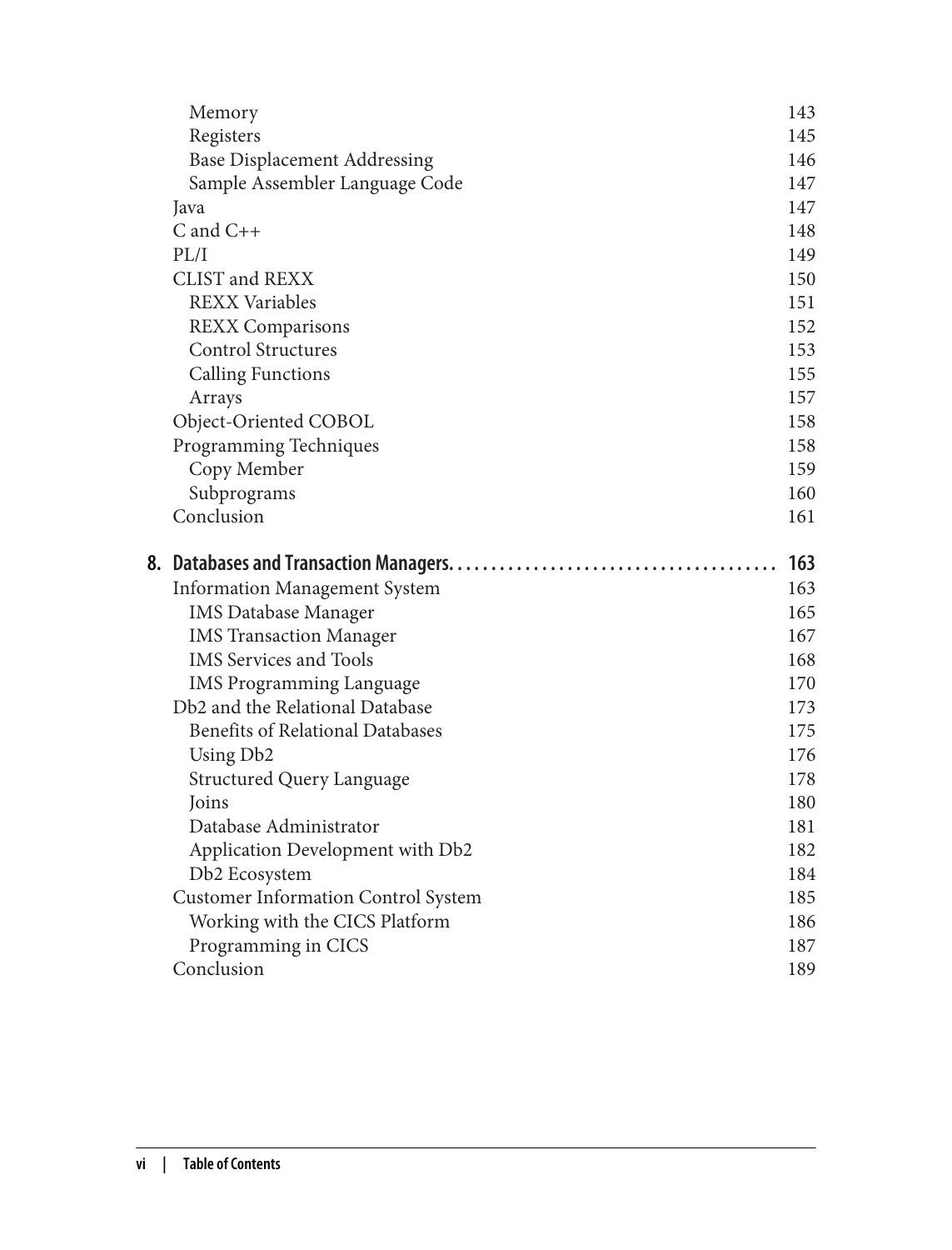## **Part II. Modern Topics**

|                                                           | 193        |
|-----------------------------------------------------------|------------|
| Advantages of DevOps                                      | 193        |
| Waterfall Method Model                                    | 195        |
| Agile Method                                              | 196        |
| Scrum                                                     | 198        |
| Kanban                                                    | 199        |
| Lean                                                      | 201        |
| Agile: It's Not All About Speed                           | 202        |
| Mainframes and the Challenges for DevOps                  | 203        |
| DevOps Best Practices                                     | 204        |
| <b>Configuration Management</b>                           | 205        |
| Issues with DevOps                                        | 207        |
| Metrics                                                   | 208        |
| Mainframe DevOps Tooling                                  | 208        |
| Automation                                                | 209        |
| CI/CD                                                     | 210        |
| Zowe                                                      | 213        |
| <b>BMC</b> Jenkins Plug-ins                               | 215        |
| Zigi                                                      | 219        |
| Conclusion                                                | 222        |
|                                                           |            |
|                                                           |            |
| What Is AI?                                               | 223<br>224 |
|                                                           |            |
| Why Use AI?                                               | 225<br>226 |
| Downsides of AI                                           | 228        |
| Machine Learning                                          | 229        |
| <b>Binary Classification</b><br>Multiclass Classification | 230        |
| Multilabel Classification                                 | 230        |
| <b>Imbalanced Classification</b>                          | 230        |
|                                                           | 230        |
| Types of Machine Learning<br>Supervised Learning          | 231        |
| Unsupervised Learning                                     | 231        |
| Reinforcement Learning                                    | 232        |
| Deep Learning                                             | 233        |
| Data                                                      | 234        |
| <b>Big Data</b>                                           | 235        |
| Data Management                                           | 236        |
| Log Data                                                  | 238        |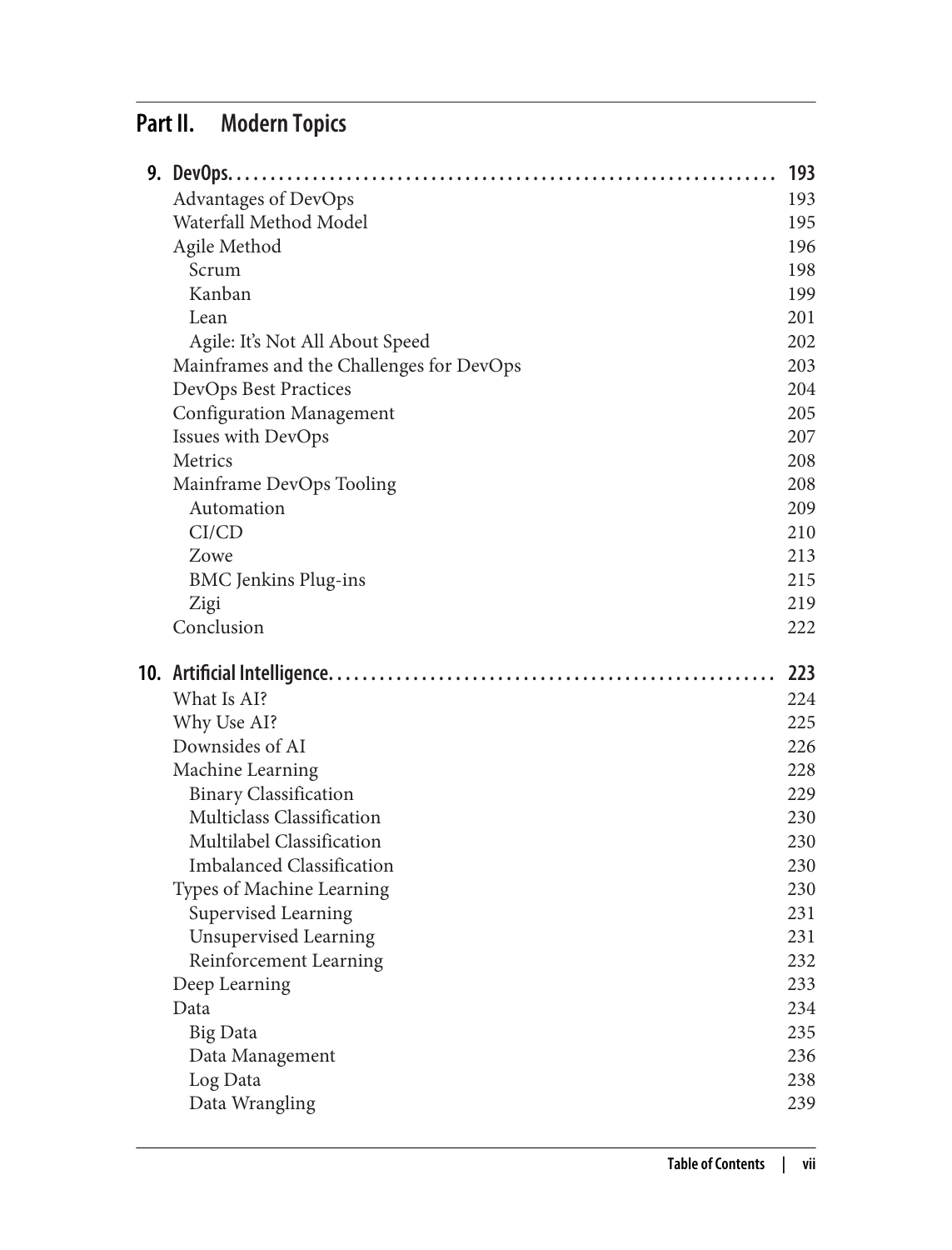| The AI Process<br>Accuracy<br>An AI Demo<br>AI on Z               | 241<br>243<br>244<br>247 |
|-------------------------------------------------------------------|--------------------------|
| AIOps<br>Conclusion                                               | 248<br>249               |
| 11. Robotic Process Automation, and Low-Code and No-Code Systems. | 251                      |
| What Is RPA?                                                      | 252                      |
| The Disadvantages of RPA                                          | 254                      |
| Macros, Scripts, and APIs                                         | 254                      |
| Types of RPA                                                      | 255<br>256               |
| Process Methodologies<br><b>RPA Roles</b>                         | 257                      |
| <b>Evaluating RPA Software</b>                                    | 258                      |
| Process Mining                                                    | 259                      |
| How to Create a Bot                                               | 261                      |
| Creating a UiPath Bot                                             | 261                      |
| Creating a Bot for the Mainframe                                  | 266                      |
| RPA Issues with Mainframes                                        | 268                      |
| Low-Code and No-Code Systems                                      | 269                      |
| Conclusion                                                        | 271                      |
|                                                                   | 273                      |
| Why Modernize?                                                    | 273                      |
| Using a Hybrid Cloud                                              | 275                      |
| <b>Setting Goals</b>                                              | 276                      |
| Encapsulating                                                     | 278                      |
| Rehosting or Replatforming                                        | 278                      |
| Refactoring or Rearchitecting                                     | 279                      |
| Replacing or Rebuilding                                           | 281                      |
| Working with the Hyperscalers                                     | 282                      |
| Amazon Web Services                                               | 283                      |
| Microsoft                                                         | 284                      |
| Google Cloud<br><b>Automation Tools</b>                           | 286                      |
| <b>Heirloom Computing</b>                                         | 287                      |
| EvolveWare                                                        | 288<br>289               |
| Advanced's Automated COBOL Refactoring                            | 290                      |
| Astadia                                                           | 290                      |
| Data Migration                                                    | 290                      |
| Conclusion                                                        | 291                      |
|                                                                   |                          |